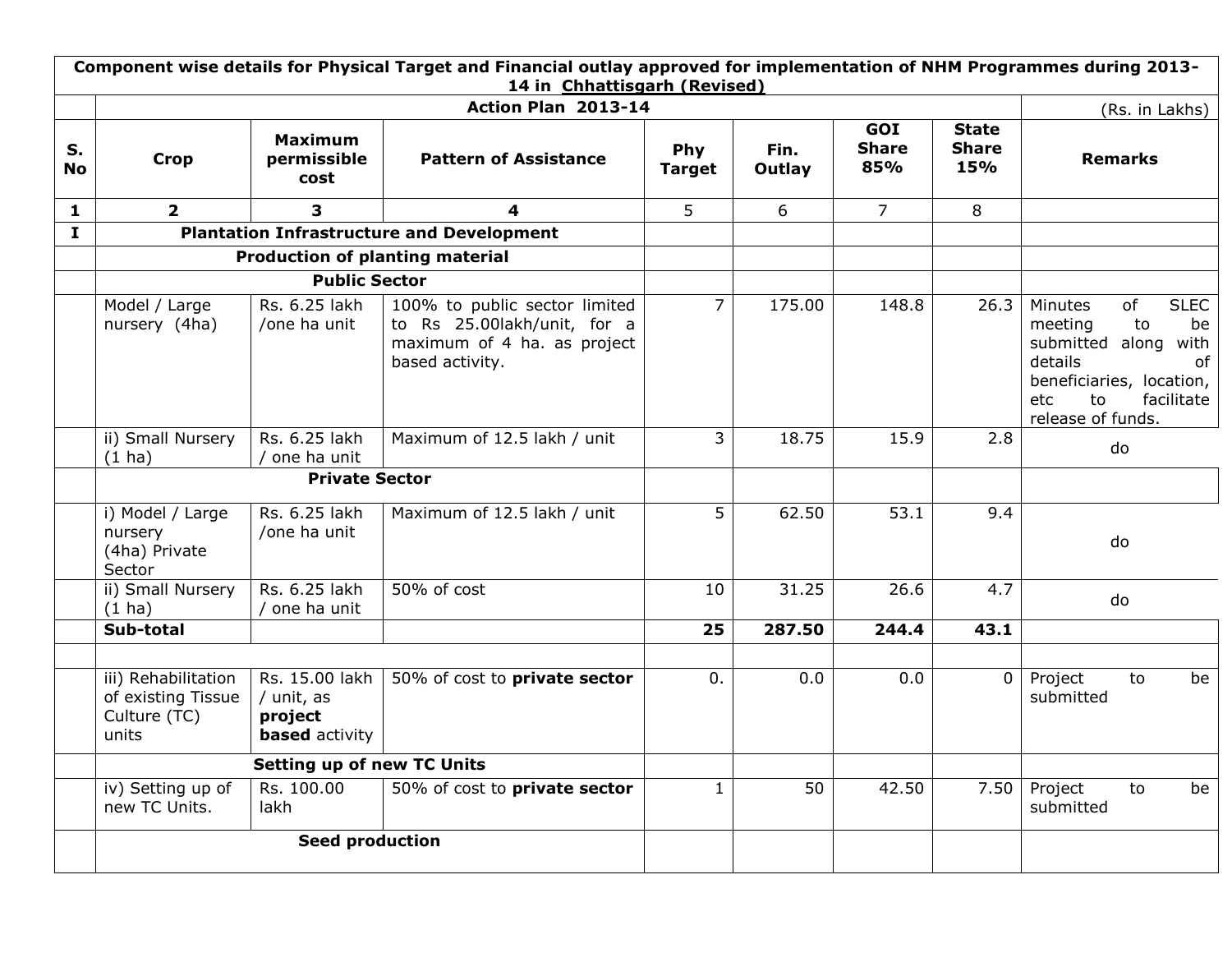|                         | Seed<br>production<br>distribution<br>and<br>Vegetables.<br>for<br><b>Public sector</b>  | Rs.50,000 per<br>ha                                                                                                                                 | 100% of total cost to Public<br>sector.                                                                                                                                                                                                                          | 31  | 15.50  | 13.18  | 2.33  | Minutes<br><b>SLEC</b><br>of<br>meeting<br>to<br>be<br>submitted along with<br>details<br>of<br>beneficiaries, location,<br>to<br>facilitate<br>etc.<br>release of funds. |
|-------------------------|------------------------------------------------------------------------------------------|-----------------------------------------------------------------------------------------------------------------------------------------------------|------------------------------------------------------------------------------------------------------------------------------------------------------------------------------------------------------------------------------------------------------------------|-----|--------|--------|-------|---------------------------------------------------------------------------------------------------------------------------------------------------------------------------|
|                         | production<br>Seed<br>distribution<br>and<br>Vegetables.<br>for<br><b>Private Sector</b> | Rs.50,000 per<br>ha.                                                                                                                                | 50% of the total cost as credit<br>linked back ended subsidy<br>limited to 5 ha per beneficiary.                                                                                                                                                                 | 50  | 12.50  | 10.63  | 1.88  | do                                                                                                                                                                        |
|                         | Sub-total                                                                                |                                                                                                                                                     |                                                                                                                                                                                                                                                                  | 88  | 293.00 | 249.05 | 43.95 |                                                                                                                                                                           |
| $\overline{\mathbf{2}}$ |                                                                                          | Establishment of new gardens / Area Expansion                                                                                                       |                                                                                                                                                                                                                                                                  |     |        |        |       |                                                                                                                                                                           |
|                         |                                                                                          | Fruit crops other than cost intensive crops using normal<br>spacing (For a maximum area of 4 ha per beneficiary)<br><b>Fruits - Perennials (ha)</b> |                                                                                                                                                                                                                                                                  |     |        |        |       |                                                                                                                                                                           |
|                         |                                                                                          |                                                                                                                                                     |                                                                                                                                                                                                                                                                  |     |        |        |       |                                                                                                                                                                           |
|                         | <b>High density</b><br>planting guava                                                    | Rs.62775/ha                                                                                                                                         | Maximum of Rs.31388/-<br>per ha. (50% of cost for<br>meeting the expenditure on<br>planting material and cost<br>of material for INM/IPM<br>etc., in 3 installments of<br>60:20:20<br>subject<br>to<br>survival rate of 75% in 2nd<br>year and 90% in 3rd year). | 100 | 18.83  | 16.01  | 2.82  | Spacing of crop to<br>be indicates to NHM                                                                                                                                 |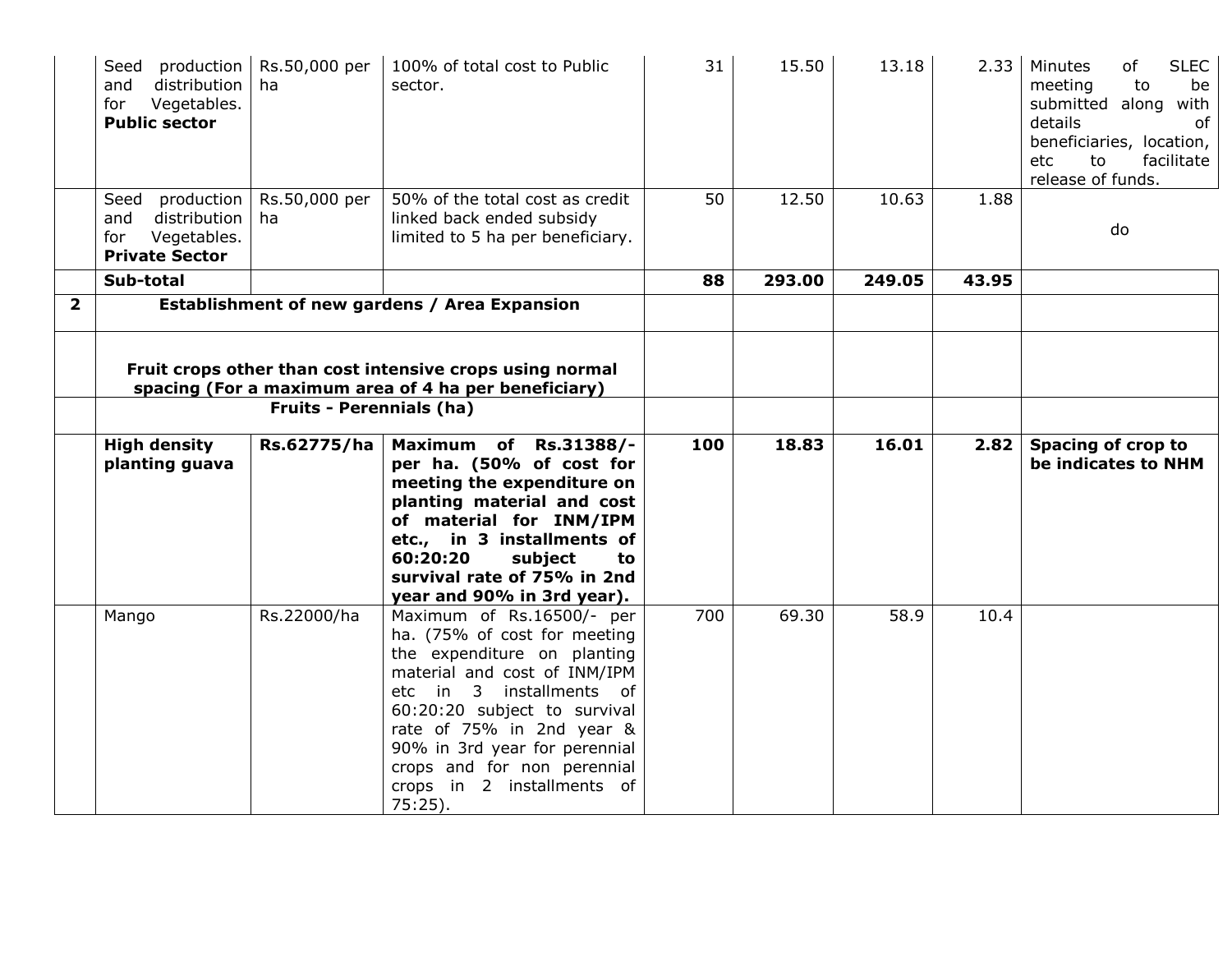| Litchi               | Rs.23500/ha. | Maximum of Rs.17625/- per<br>ha. (75% of cost for meeting<br>the expenditure on planting<br>material and cost of INM/IPM<br>etc in 3 installments of<br>60:20:20 subject to survival<br>rate of 75% in 2nd year &<br>90% in 3rd year for perennial<br>crops and for non perennial<br>crops in 2 installments of<br>$75:25$ ). | 200 | 21.15 | 18.0 | 3.2 |  |
|----------------------|--------------|-------------------------------------------------------------------------------------------------------------------------------------------------------------------------------------------------------------------------------------------------------------------------------------------------------------------------------|-----|-------|------|-----|--|
| Lime                 | Rs.35340     | Maximum of Rs.26505/- per<br>ha. (75% of cost for meeting<br>the expenditure on planting<br>material and cost of INM/IPM<br>etc in 3 installments of<br>60:20:20 subject to survival<br>rate of 75% in 2nd year &<br>90% in 3rd year for perennial<br>crops and for non perennial<br>crops in 2 installments of<br>$75:25$ ). | 300 | 47.71 | 40.6 | 7.2 |  |
| Guava                | Rs.21950     | Maximum of Rs.16463/- per<br>ha. (75% of cost for meeting<br>the expenditure on planting<br>material and cost of INM/IPM<br>etc in 3 installments of<br>60:20:20 subject to survival<br>rate of 75% in 2nd year &<br>90% in 3rd year for perennial<br>crops and for non perennial<br>crops in 2 installments of<br>$75:25$ ). | 300 | 29.63 | 25.2 | 4.4 |  |
| <b>Custard Apple</b> | Rs.21951     | Maximum of Rs.16463/- per<br>ha. (75% of cost for meeting<br>the expenditure on planting<br>material and cost of INM/IPM<br>etc in 3 installments of<br>60:20:20 subject to survival<br>rate of 75% in 2nd year &<br>90% in 3rd year for perennial<br>crops and for non perennial<br>crops in 2 installments of<br>$75:25$ ). | 400 | 39.51 | 33.6 | 5.9 |  |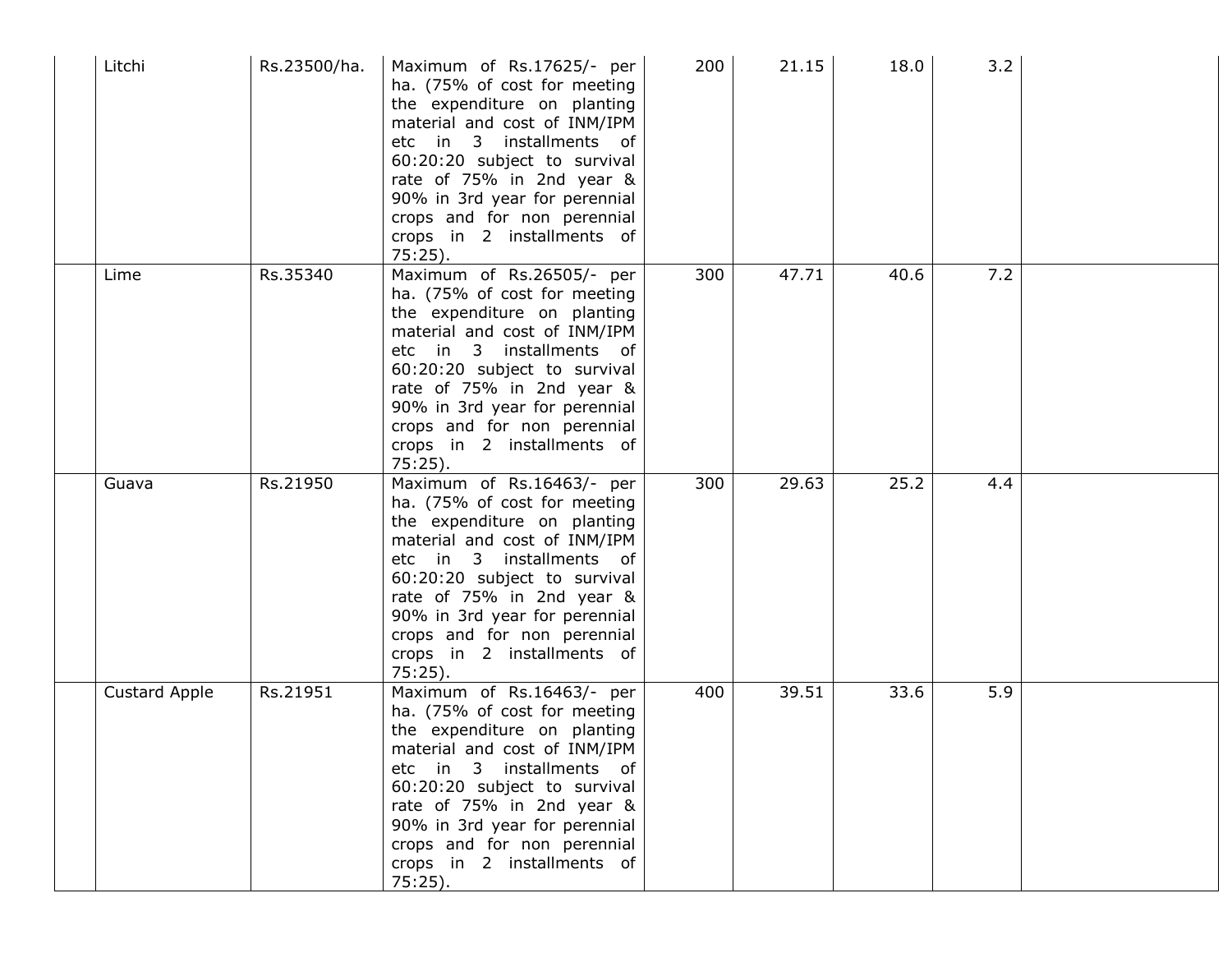| Sub-total |                          |                                                                                                                                                                                                                                                                                                                               | 2000 | 226.13 | 192.21 | 33.92 |  |
|-----------|--------------------------|-------------------------------------------------------------------------------------------------------------------------------------------------------------------------------------------------------------------------------------------------------------------------------------------------------------------------------|------|--------|--------|-------|--|
|           | Maintenance (I Year)     |                                                                                                                                                                                                                                                                                                                               |      |        |        |       |  |
|           | <b>Fruits-Perennials</b> |                                                                                                                                                                                                                                                                                                                               |      |        |        |       |  |
| Mango     | Rs.22000/ha              | Maximum of Rs.16500/- per<br>ha. (75% of cost for meeting<br>the expenditure on planting<br>material and cost of INM/IPM<br>etc in 3 installments of<br>60:20:20 subject to survival<br>rate of 75% in 2nd year &<br>90% in 3rd year for perennial<br>crops and for non perennial<br>crops in 2 installments of<br>$75:25$ ). | 1000 | 33.00  | 28.05  | 4.95  |  |
| Litchi    | Rs.23500/ha.             | Maximum of Rs.17625/- per<br>ha. (75% of cost for meeting<br>the expenditure on planting<br>material and cost of INM/IPM<br>etc in 3 installments of<br>60:20:20 subject to survival<br>rate of 75% in 2nd year &<br>90% in 3rd year for perennial<br>crops and for non perennial<br>crops in 2 installments of<br>$75:25$ ). | 300  | 10.58  | 8.99   | 1.59  |  |
| Lime      | Rs.35340                 | Maximum of Rs.26505/- per<br>ha. (75% of cost for meeting<br>the expenditure on planting<br>material and cost of INM/IPM<br>etc in 3 installments of<br>60:20:20 subject to survival<br>rate of 75% in 2nd year &<br>90% in 3rd year for perennial<br>crops and for non perennial<br>crops in 2 installments of<br>$75:25$ ). | 300  | 15.90  | 13.52  | 2.39  |  |
| Guava     | Rs.21950                 | Maximum of Rs.16463/- per<br>ha. (75% of cost for meeting<br>the expenditure on planting<br>material and cost of INM/IPM<br>etc in 3 installments of<br>60:20:20 subject to survival<br>rate of 75% in 2nd year &                                                                                                             | 500  | 16.46  | 13.99  | 2.47  |  |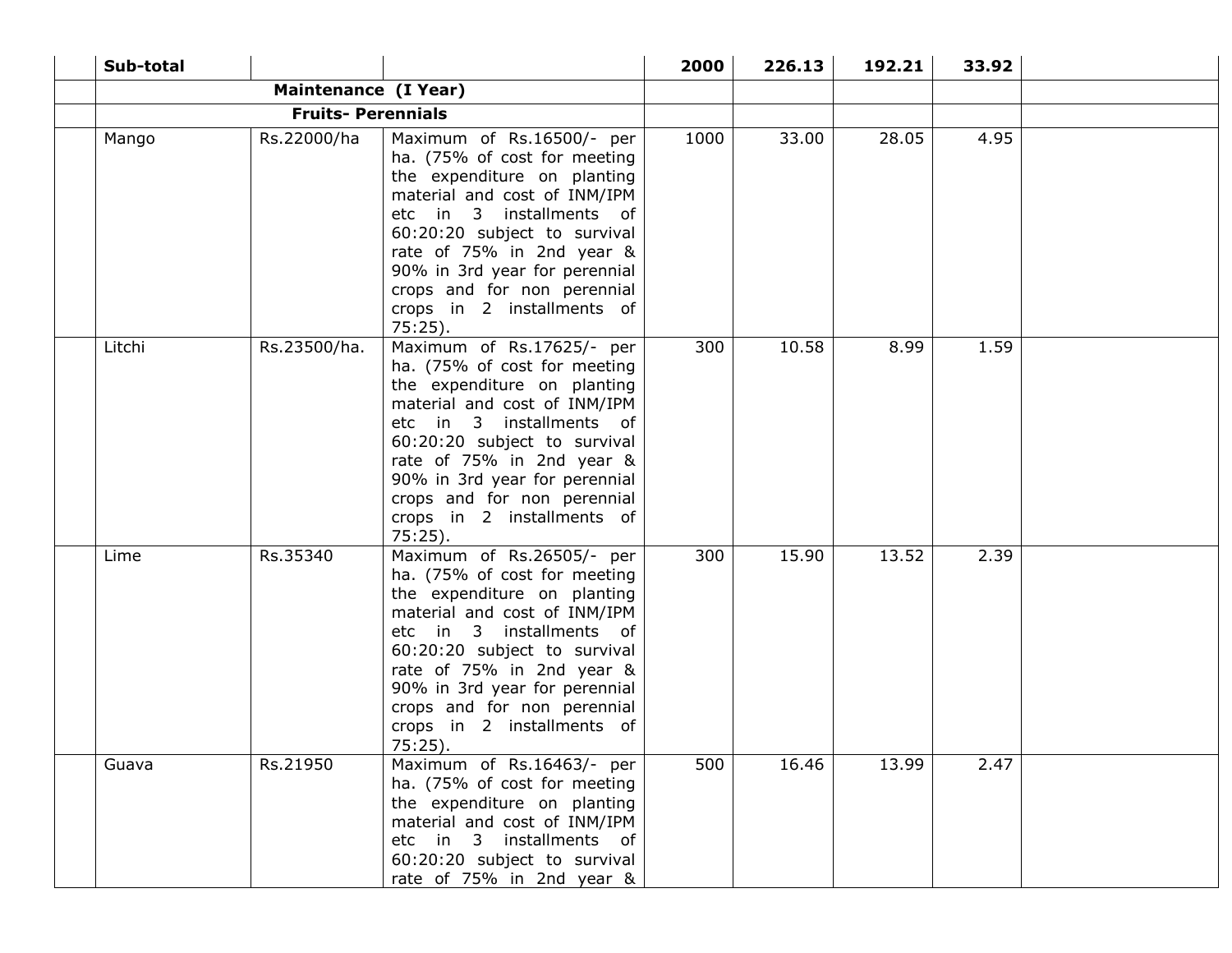| Sub-total |                            | 90% in 3rd year for perennial<br>crops and for non perennial<br>crops in 2 installments of<br>$75:25$ ).                                                                                                                                                                                                                      | 2100 | 75.94 | 64.55 | 11.39 |  |
|-----------|----------------------------|-------------------------------------------------------------------------------------------------------------------------------------------------------------------------------------------------------------------------------------------------------------------------------------------------------------------------------|------|-------|-------|-------|--|
|           | Maintenance (II Year)      |                                                                                                                                                                                                                                                                                                                               |      |       |       |       |  |
|           | <b>Fruits - Perennials</b> |                                                                                                                                                                                                                                                                                                                               |      |       |       |       |  |
| Mango     | Rs.22000/ha                | Maximum of Rs.16500/- per<br>ha. (75% of cost for meeting<br>the expenditure on planting<br>material and cost of INM/IPM<br>etc in 3 installments of<br>60:20:20 subject to survival<br>rate of 75% in 2nd year &<br>90% in 3rd year for perennial<br>crops and for non perennial<br>crops in 2 installments of<br>$75:25$ ). | 970  | 32.01 | 27.21 | 4.80  |  |
| Litchi    | Rs.23500/ha.               | Maximum of Rs.17625/- per<br>ha. (75% of cost for meeting<br>the expenditure on planting<br>material and cost of INM/IPM<br>etc in 3 installments of<br>60:20:20 subject to survival<br>rate of 75% in 2nd year &<br>90% in 3rd year for perennial<br>crops and for non perennial<br>crops in 2 installments of<br>$75:25$ ). | 340  | 11.99 | 10.19 | 1.80  |  |
| Lime      | Rs.35340                   | Maximum of Rs.26505/- per<br>ha. (75% of cost for meeting<br>the expenditure on planting<br>material and cost of INM/IPM<br>etc in 3 installments of<br>60:20:20 subject to survival<br>rate of 75% in 2nd year &<br>90% in 3rd year for perennial<br>crops and for non perennial<br>crops in 2 installments of<br>$75:25$ ). | 245  | 12.99 | 11.04 | 1.95  |  |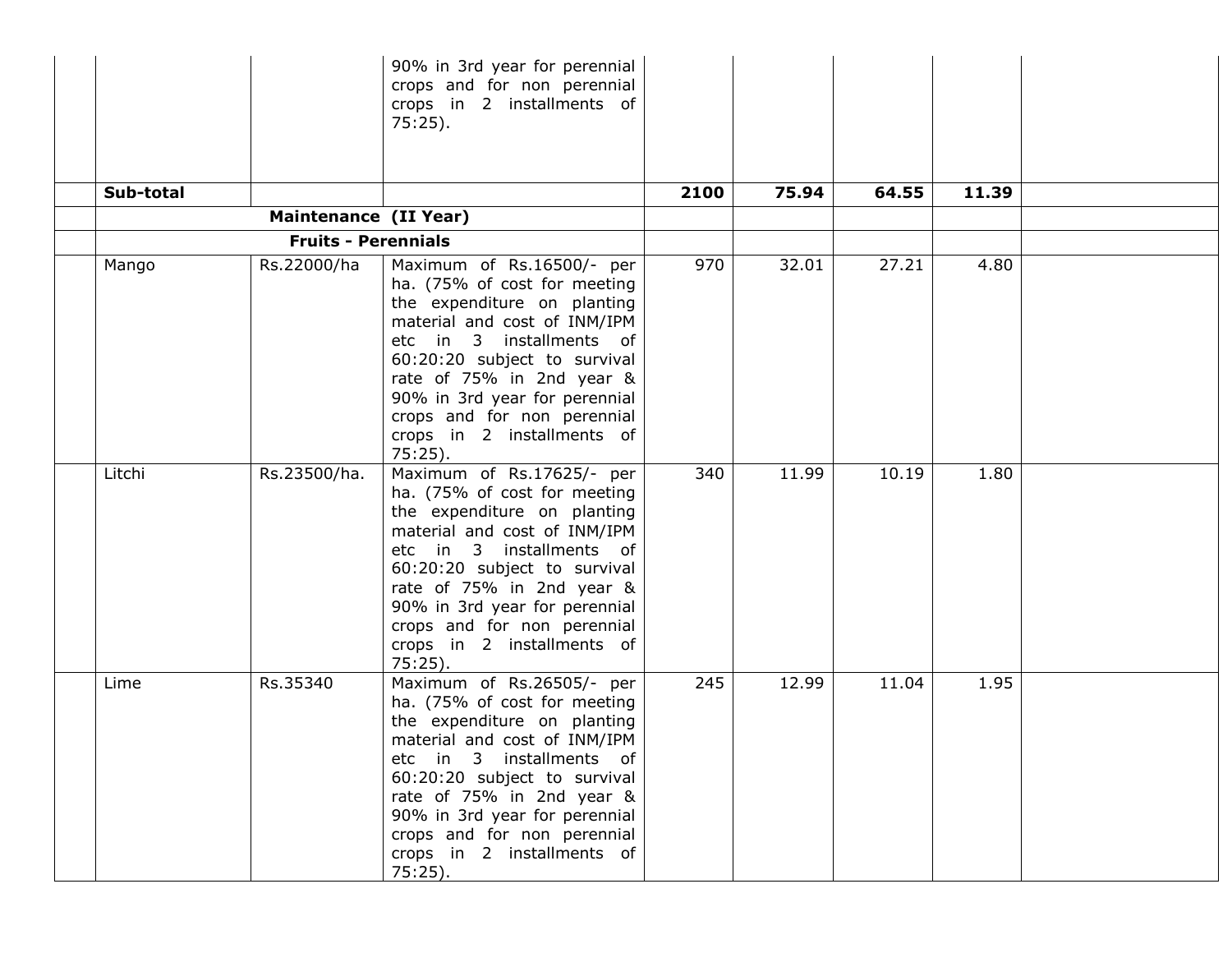| Guava                             | Rs. 23340/ha                        | Maximum of Rs.17505/- per<br>ha. (75% of cost for meeting<br>the expenditure on planting<br>material and cost of INM/IPM<br>etc in 3 installments of<br>60:20:20 subject to survival<br>rate of 75% in 2nd year &<br>90% in 3rd year for perennial<br>crops and for non perennial<br>crops in 2 installments of<br>$75:25$ ). | 50   | 1.75    | 1.49   | 0.26   |  |
|-----------------------------------|-------------------------------------|-------------------------------------------------------------------------------------------------------------------------------------------------------------------------------------------------------------------------------------------------------------------------------------------------------------------------------|------|---------|--------|--------|--|
| <b>Custard Apple</b>              | Rs. 23340/ha                        | Maximum of Rs.17505/- per<br>ha. (75% of cost for meeting<br>the expenditure on planting<br>material and cost of INM/IPM<br>etc in 3 installments of<br>60:20:20 subject to survival<br>rate of 75% in 2nd year &<br>90% in 3rd year for perennial<br>crops and for non perennial<br>crops in 2 installments of<br>$75:25$ ). | 30   | 1.05    | 0.89   | 0.16   |  |
| Sub-total                         |                                     |                                                                                                                                                                                                                                                                                                                               | 1635 | 59.78   | 50.82  | 8.97   |  |
|                                   | <b>Fruits - Non Perennials (ha)</b> |                                                                                                                                                                                                                                                                                                                               |      |         |        |        |  |
| Banana (TC)                       | Rs.83204/ha                         | Maximum of Rs. 41602/- per<br>ha. (50 % of cost for meeting<br>the expenditure on planting<br>material and cost of material<br>for INM/IPM etc.,<br>in 2<br>installments of 75:25).                                                                                                                                           | 3050 | 951.65  | 808.9  | 142.7  |  |
| <b>Maintenance</b><br>Banana (TC) | Rs.83204/ha                         | Maximum of Rs. 41602/- per<br>ha. (50 % of cost for meeting<br>the expenditure on planting<br>material and cost of material<br>for INM/IPM etc., in 2<br>installments of 75:25).                                                                                                                                              | 800  | 83.20   | 70.7   | 12.5   |  |
| Sub-total                         |                                     |                                                                                                                                                                                                                                                                                                                               | 3850 | 1034.85 | 879.62 | 155.23 |  |
| <b>Mushrooms</b>                  |                                     |                                                                                                                                                                                                                                                                                                                               |      |         |        |        |  |
|                                   | and training                        | Integrated mushroom unit for spawn, compost production                                                                                                                                                                                                                                                                        |      |         |        |        |  |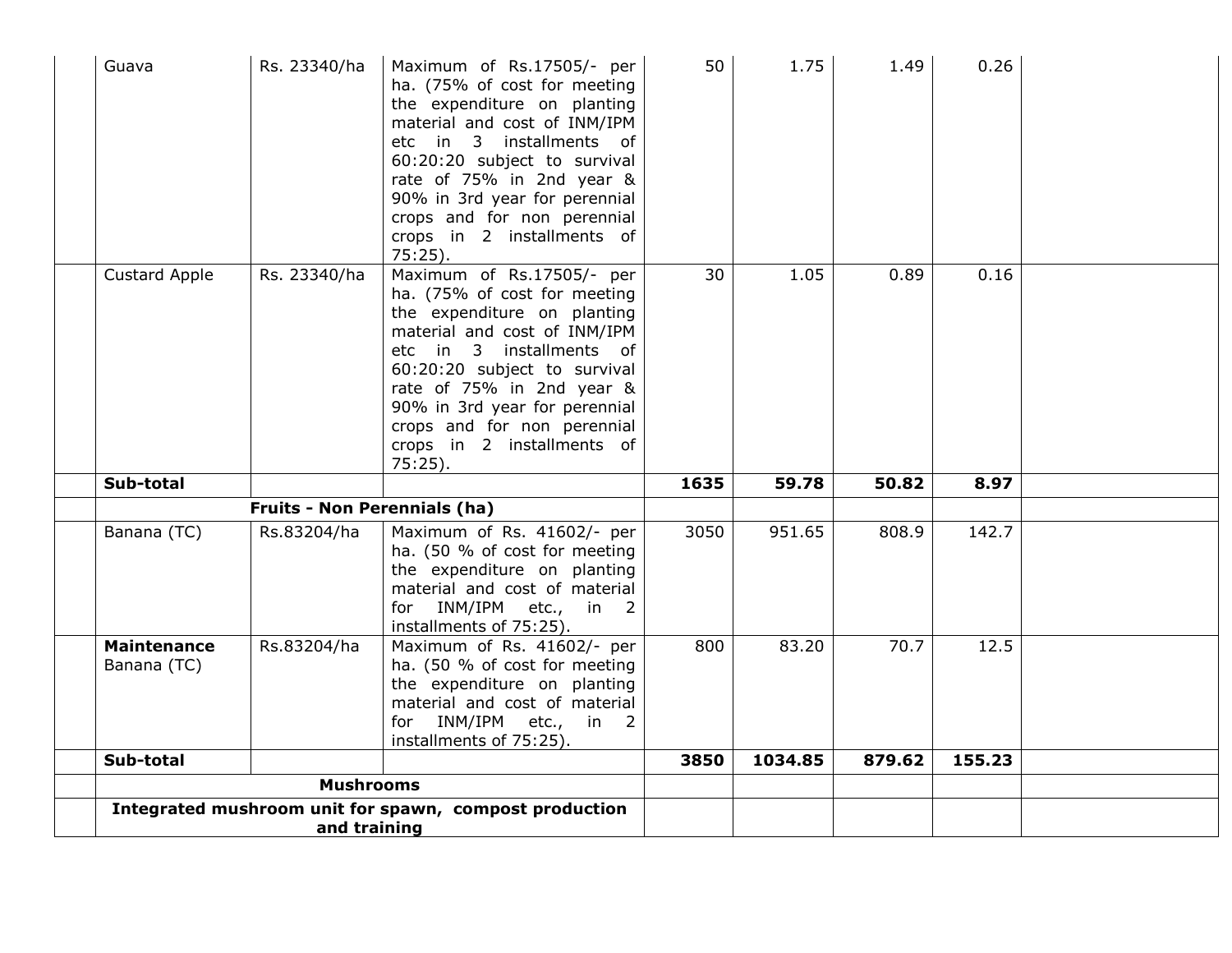| Private Sector                           | Rs.50.00 lakh                       | 100% of the cost to public<br>sector and 50% of cost for<br>private sector, for meeting the<br>expenditure on infrastructure,<br>as credit linked back ended<br>subsidy. | $\mathbf{1}$   | 17.50  | 14.88  | 2.63  | Project<br>submitted | to | be |
|------------------------------------------|-------------------------------------|--------------------------------------------------------------------------------------------------------------------------------------------------------------------------|----------------|--------|--------|-------|----------------------|----|----|
|                                          | Spawn making unit                   |                                                                                                                                                                          |                |        |        |       |                      |    |    |
| Private Sector                           | Rs. 15 lakh/<br>unit                | 100% of the cost to public<br>sector and in case of private<br>sector, 50% of cost, as credit<br>linked back ended subsidy.                                              | $\overline{2}$ | 15.00  | 12.8   | 2.25  | Project<br>submitted | to | be |
| Sub-total                                |                                     |                                                                                                                                                                          | 3              | 32.50  | 27.63  | 4.88  |                      |    |    |
|                                          |                                     | Flowers (For a maximum of 2 ha per beneficiary)                                                                                                                          |                |        |        |       |                      |    |    |
|                                          | <b>Cut flowers</b>                  |                                                                                                                                                                          |                |        |        |       |                      |    |    |
|                                          | <b>Small &amp; Marginal Farmers</b> |                                                                                                                                                                          |                |        |        |       |                      |    |    |
| Rose                                     | Rs. 70,000 /<br>ha.                 | 50% of cost @ Rs.35,000 /<br>ha. limited to 2 ha per<br>beneficiary                                                                                                      | 150            | 52.50  | 44.63  | 7.88  |                      |    |    |
| Gerbera                                  | do                                  | do                                                                                                                                                                       |                | 0.00   | 0.00   | 0.00  |                      |    |    |
|                                          | <b>Bulbulous flowers</b>            |                                                                                                                                                                          |                |        |        |       |                      |    |    |
|                                          | <b>Small &amp; Marginal Farmers</b> |                                                                                                                                                                          |                |        |        |       |                      |    |    |
| Rajnigandha                              | Rs. 90,000/<br>ha                   | 50% of cost @ Rs.45,000 /<br>ha. limited to 2 ha per<br>beneficiary                                                                                                      | 250            | 112.50 | 95.63  | 16.88 |                      |    |    |
| Gladiolus                                | do                                  | do                                                                                                                                                                       | 150            | 67.50  | 57.38  | 10.13 |                      |    |    |
|                                          | <b>Loose Flowers</b>                |                                                                                                                                                                          |                |        |        |       |                      |    |    |
|                                          | <b>Small &amp; Marginal Farmers</b> |                                                                                                                                                                          |                |        |        |       |                      |    |    |
| Marygold                                 | Rs. 24,000/<br>ha                   | 50% of cost @ Rs.12,000 /<br>ha. limited to 2 ha per<br>beneficiary                                                                                                      | 700            | 84.00  | 71.40  | 12.60 |                      |    |    |
| Sub-total                                |                                     |                                                                                                                                                                          | 1250           | 316.50 | 269.03 | 47.48 |                      |    |    |
|                                          |                                     | Spices (For a maximum area of 4 ha per beneficiary)                                                                                                                      |                |        |        |       |                      |    |    |
| Seed spices and<br>Rhizomatic<br>Spices. |                                     |                                                                                                                                                                          |                |        |        |       |                      |    |    |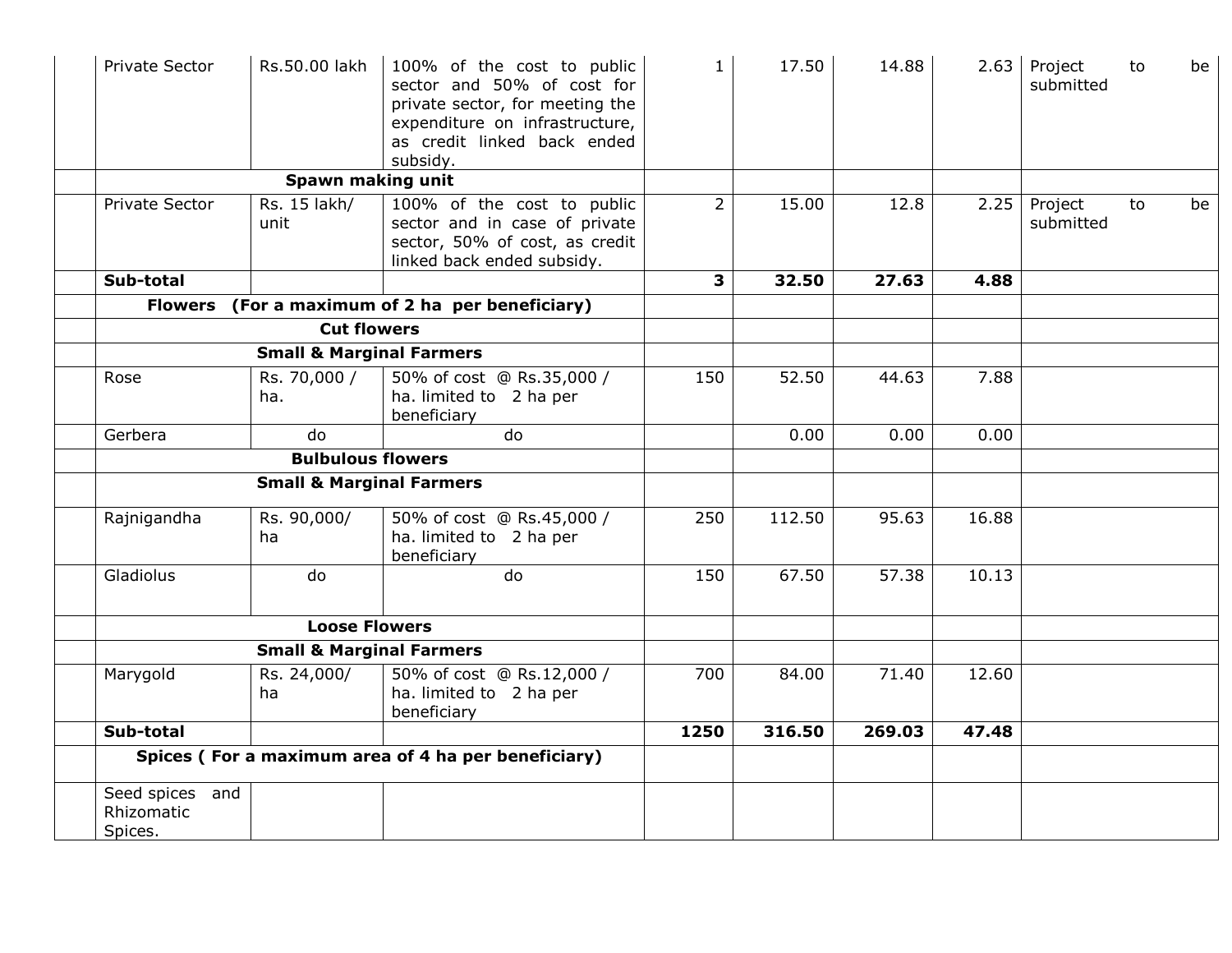| Chili                   | do           | do                                                                                                                                                                                                                                                                                                           | 1100 | 137.50 | 116.9 | 20.6  | Only certified Planting<br>material to be used.<br>TL material to be used<br>only from Public sector<br>agencies. |
|-------------------------|--------------|--------------------------------------------------------------------------------------------------------------------------------------------------------------------------------------------------------------------------------------------------------------------------------------------------------------|------|--------|-------|-------|-------------------------------------------------------------------------------------------------------------------|
| Coriander               | do           | do                                                                                                                                                                                                                                                                                                           | 1000 | 125.00 | 106.3 | 18.8  | do                                                                                                                |
| Garlic                  | do           | do                                                                                                                                                                                                                                                                                                           | 500  | 62.50  | 53.1  | 9.4   | do                                                                                                                |
| Ginger                  | do           | do                                                                                                                                                                                                                                                                                                           | 1500 | 187.50 | 159.4 | 28.1  | do                                                                                                                |
| Turmeric                | do           | do                                                                                                                                                                                                                                                                                                           | 2500 | 312.50 | 265.6 | 46.9  | do                                                                                                                |
| Sub-total               |              |                                                                                                                                                                                                                                                                                                              | 6600 | 825.00 | 701.3 | 123.8 |                                                                                                                   |
|                         | beneficiary) | Other Aromatic Plants (For a maximum area of 4 ha per                                                                                                                                                                                                                                                        |      |        |       |       |                                                                                                                   |
| Lemongrass              |              |                                                                                                                                                                                                                                                                                                              | 200  | 25.00  | 21.3  | 3.8   | Only certified Planting<br>material to be used.<br>TL material to be used<br>only from Public sector<br>agencies. |
| Vetiver                 | do           | do                                                                                                                                                                                                                                                                                                           | 200  | 25.00  | 21.3  | 3.8   | do                                                                                                                |
| Sub-total               |              |                                                                                                                                                                                                                                                                                                              | 400  | 50.00  | 42.5  | 7.5   |                                                                                                                   |
|                         | beneficiary) | Plantation crops (For a maximum area of 4 ha per                                                                                                                                                                                                                                                             |      |        |       |       |                                                                                                                   |
| Cashew                  | Rs. 40,000ha | Maximum of Rs. 20,000/- per<br>ha (50% of cost for meeting<br>the expenditure on planting<br>material and cost of material<br>for INM/IPM etc) in 3<br>installments of 60:20:20<br>subject to survival rate of 75%<br>in second year and 90% in<br>third year for a maximum area<br>of 4 ha per beneficiary. | 4000 | 480.00 | 408.0 | 72.0  |                                                                                                                   |
| Maintenance (I<br>Year) | Rs. 40,000ha | Maximum of Rs. 20,000/- per<br>ha (50% of cost for meeting<br>the expenditure on planting<br>material and cost of material<br>for INM/IPM etc) in 3<br>installments of 60:20:20<br>subject to survival rate of 75%<br>in second year and 90% in<br>third year for a maximum area<br>of 4 ha per beneficiary. | 3000 | 120.00 | 102.0 | 18.0  |                                                                                                                   |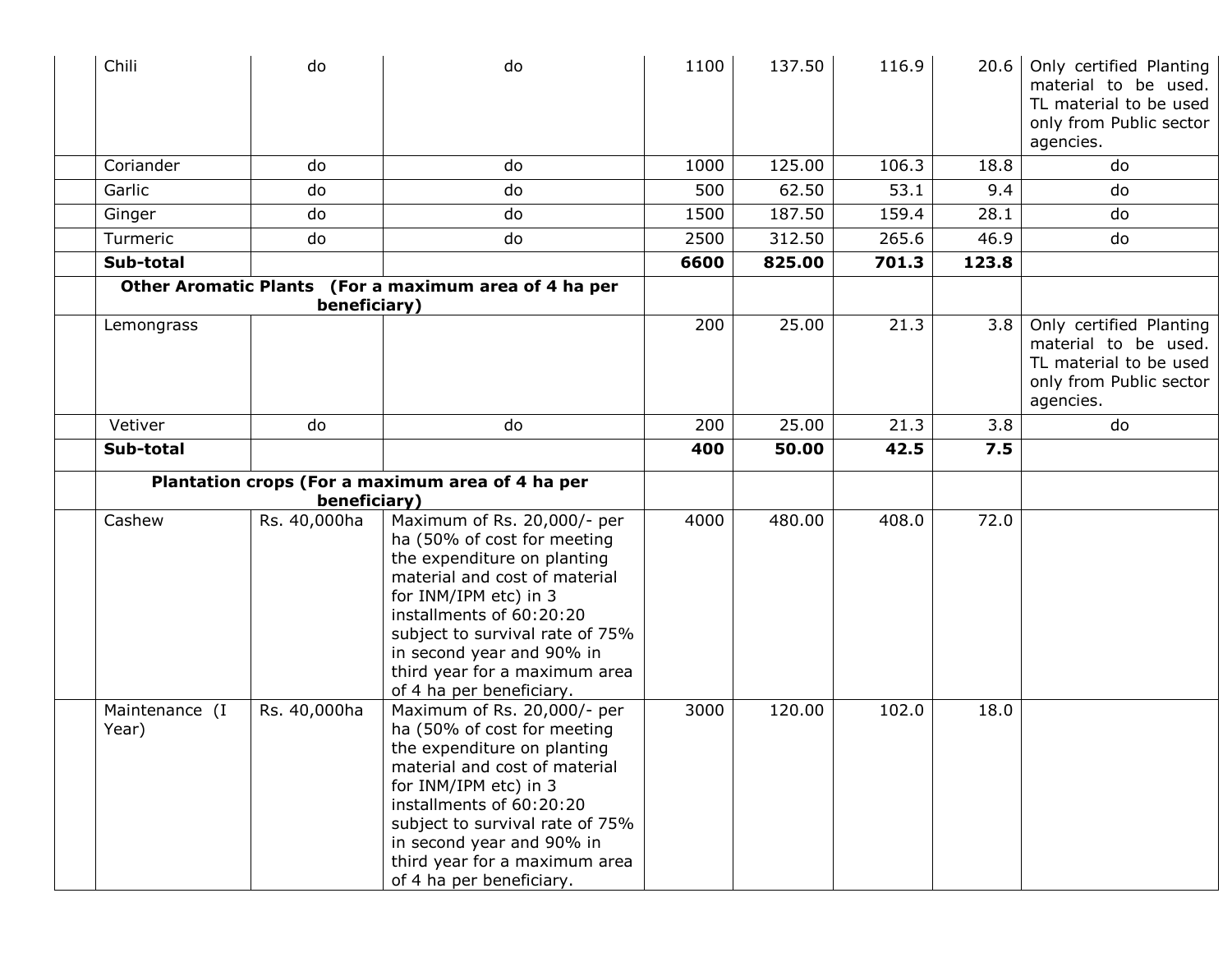|   | Sub-total                                                                                                                  |                                                                                |                                                               | 7000 | 600.00  | 510.0  | 90.0   |                                                                |
|---|----------------------------------------------------------------------------------------------------------------------------|--------------------------------------------------------------------------------|---------------------------------------------------------------|------|---------|--------|--------|----------------------------------------------------------------|
| 3 | Rejuvenation/<br>replacement of<br>senile<br>plantation<br>including<br>Canopy<br>management.                              | Rs.30,000/<br>ha (average)                                                     |                                                               | 500  | 75.00   | 63.8   | 11.3   | To be implemented<br>as per guidelines<br>circulated           |
| 4 |                                                                                                                            | <b>Creation of Water resources</b>                                             |                                                               |      |         |        |        |                                                                |
|   |                                                                                                                            | <b>Community tanks</b>                                                         |                                                               |      |         |        |        |                                                                |
|   | Community<br>tanks/on farm<br>ponds/on farm<br>water reservoirs<br>with use of<br>plastic/RCC lining                       | Rs. 15.00 lakh<br>/unit in plain<br>areas,<br>Rs.17.25 lakh<br>in hilly areas. | 100% of cost for 10 ha                                        | 23   | 345.00  | 293.3  | 51.8   | Efforts to be made for<br>convergence<br>with<br><b>MNREGS</b> |
|   | - In Hilly areas                                                                                                           | Rs.17.25 lakh<br>in hilly areas.                                               | do                                                            | 10   | 172.50  | 146.63 | 25.88  |                                                                |
|   | <b>Community non-lined ponds/tanks</b>                                                                                     |                                                                                |                                                               |      |         |        |        |                                                                |
|   | Water<br>harvesting<br>system for<br>individuals - for<br>storage of water<br>in $20m \times 20m \times$<br>3m ponds/wells | Rs. 1.20 lakh<br>/unit in plain<br>areas, Rs.1.38<br>lakh in hilly<br>areas    | 50% of cost. Maintenance to<br>be ensured by the beneficiary. | 200  | 120.00  | 102.00 | 18.00  | do                                                             |
|   | - In Hilly areas                                                                                                           | Rs.1.38 lakh<br>in hilly areas                                                 | do                                                            | 50   | 34.50   | 29.33  | 5.18   |                                                                |
|   | <b>Borewells- In Plain areas</b>                                                                                           |                                                                                |                                                               |      |         |        |        |                                                                |
|   | - In Plain areas                                                                                                           | do                                                                             | do                                                            | 1200 | 840.00  | 714.00 | 126.00 |                                                                |
|   | - In Hilly areas                                                                                                           | do                                                                             | do                                                            | 200  | 140.00  | 119.00 | 21.00  |                                                                |
|   | Sub-total                                                                                                                  |                                                                                |                                                               | 1683 | 1652.00 | 1404.2 | 247.8  |                                                                |
| 5 |                                                                                                                            |                                                                                | Protected cultivation (area in hectares)                      |      |         |        |        |                                                                |
|   | <b>Green House structure</b>                                                                                               |                                                                                |                                                               |      |         |        |        |                                                                |
|   | Fan & Pad<br>system                                                                                                        | Rs. 1465/<br>Sq.m                                                              | 50% of the cost limited to<br>4000 Sq.m per beneficiary.      | 3.00 | 219.75  | 186.8  | 33.0   |                                                                |
|   | <b>Naturally ventilated system</b>                                                                                         |                                                                                |                                                               |      |         |        |        |                                                                |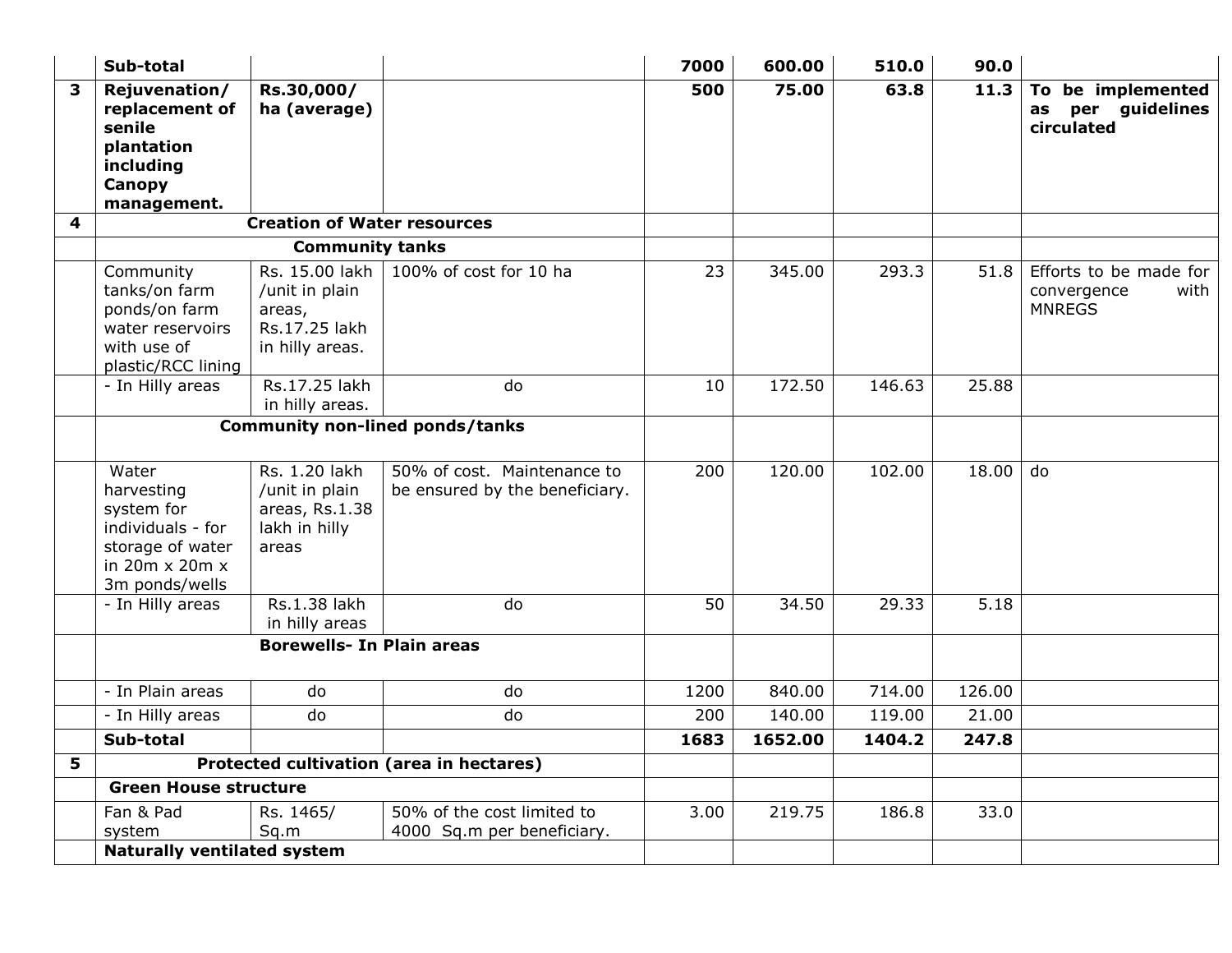|                         | Tubular structur                                                                   | Rs. 935/<br>Sq.m       | 50% of the cost limited to<br>4000 Sq.m per beneficiary.                                      | 4.50    | 210.38  | 178.8   | 31.6   |                                                                                                                |
|-------------------------|------------------------------------------------------------------------------------|------------------------|-----------------------------------------------------------------------------------------------|---------|---------|---------|--------|----------------------------------------------------------------------------------------------------------------|
|                         | (iii) Bamboo<br>structure                                                          | Rs. 375/<br>Sq.m       | 50% of the cost limited to 20<br>units (each unit not to exceed<br>200 Sq.m) per beneficiary. |         | 0.00    | 0.00    | 0.00   |                                                                                                                |
|                         | <b>Plastic Mulching</b>                                                            | Rs. 20,000/<br>ha      | 50% of the total cost limited<br>to 2 ha per beneficiary.                                     | 4375    | 437.50  | 371.88  | 65.63  |                                                                                                                |
|                         | <b>Shade Net House</b>                                                             |                        |                                                                                               |         |         |         |        |                                                                                                                |
|                         | (i) Tubular<br>structure                                                           | Rs. 600/<br>Sq.m       | 50% of cost limited to 4000<br>Sq.m per beneficiary.                                          | 61.75   | 1852.52 | 1574.64 | 277.88 |                                                                                                                |
|                         | (ii) Wooden<br>structure                                                           | Rs. 410/-<br>Sq.m      | 50% of cost limited to 20 units<br>(each unit not to exceed 200<br>Sq.m ) per beneficiary.    |         | 0.00    | 0.00    | 0.00   |                                                                                                                |
|                         | (iii) Bamboo<br>structure                                                          | Rs. 300/<br>Sq.m       | 50% of cost limited to 20 units<br>(each unit not to exceed 200<br>sqmt) per beneficiary.     |         | 0.00    | 0.00    | 0.00   |                                                                                                                |
|                         | <b>Plastic Tunnels</b>                                                             | Rs.30/ Sq.m            | 50% of cost limited 1000 sqmt<br>per beneficiary.                                             | 13.00   | 19.50   | 16.58   | 2.93   |                                                                                                                |
|                         | Anti Bird/Anti<br><b>Hail Nets</b>                                                 | Rs.20/- per<br>Sq.m    | 50% of cost limited to 5000<br>Sq.m per beneficiary.                                          |         | 0.00    | 0.00    | 0.00   |                                                                                                                |
|                         | Cost of planting<br>material of high<br>value vegetables<br>grown in poly<br>house | Rs.105/ Sq.m           | 50% of cost limited to 4000<br>Sq.m per beneficiary.                                          | 2.50    | 13.13   | 11.16   | 1.97   |                                                                                                                |
|                         | Cost of planting<br>material of<br>flowers for poly<br>house                       | Rs.500/ Sq.m           | 50% of cost limited to 4000<br>Sq.m per beneficiary.                                          | 0.40    | 10.00   | 8.50    | 1.50   |                                                                                                                |
|                         | Sub-total                                                                          |                        |                                                                                               | 4460.15 | 2762.77 | 2348.35 | 414.41 |                                                                                                                |
| 6                       |                                                                                    |                        | Promotion of Integrated Nutrient Management(INM)/<br><b>Integrated Pest Management (IPM)</b>  |         |         |         |        |                                                                                                                |
|                         | Promotion of<br>IPM/INM                                                            | Rs. 2000/ha            | 50% of cost subject to a<br>maximum of Rs 1000/ha<br>limited to 4.00 ha/ beneficiary.         | 14000   | 140.00  | 119.00  | 21.00  | To be need based and<br>taken up after<br>identifying problem of<br>pest / disease and<br>nutrient deficiency. |
|                         | Sub-total                                                                          |                        |                                                                                               |         | 140.00  | 119.0   | 21.0   |                                                                                                                |
| $\overline{\mathbf{z}}$ |                                                                                    | <b>Organic Farming</b> |                                                                                               |         |         |         |        |                                                                                                                |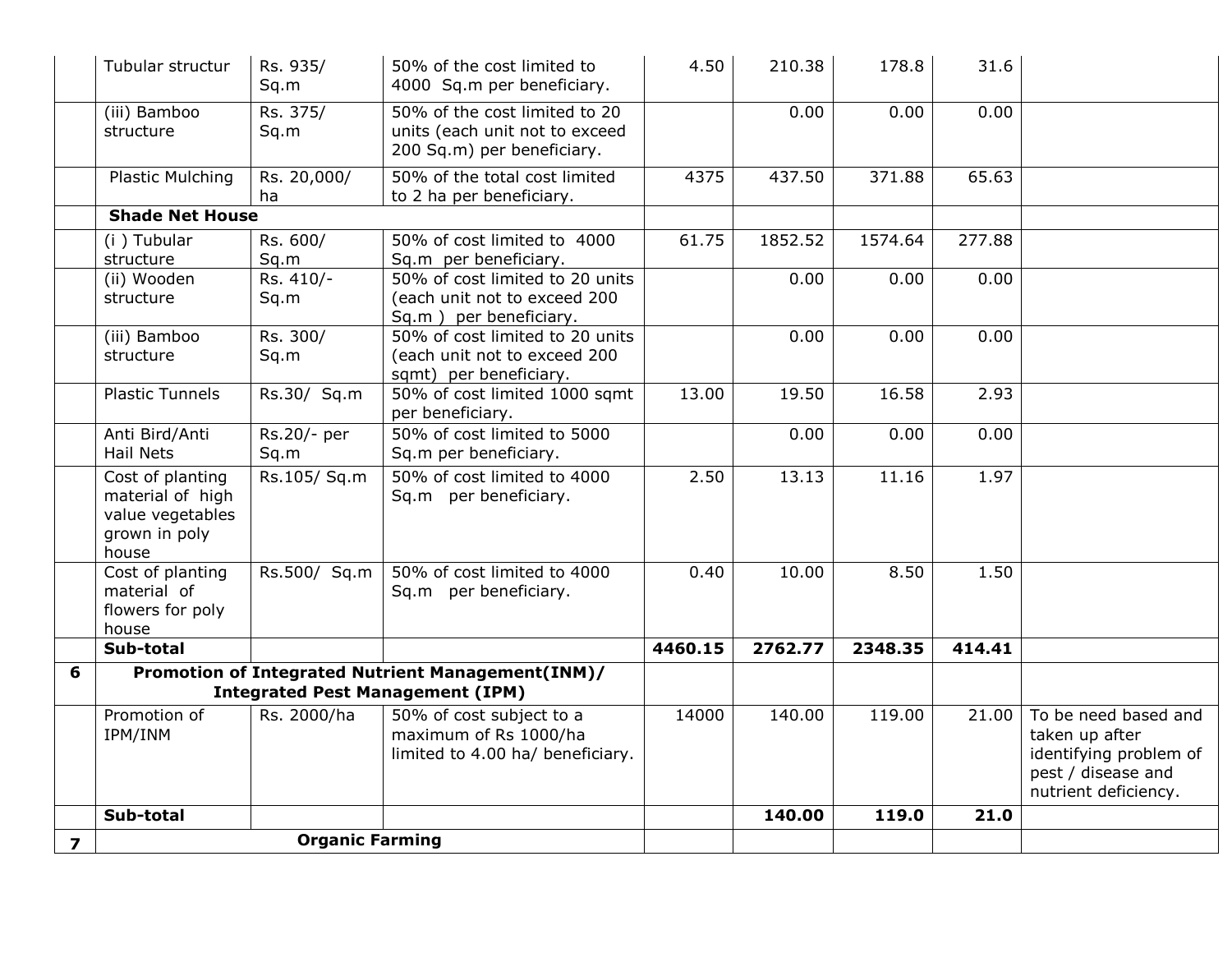|   | <b>Adoption of</b><br>Organic<br>Farming.                                                             | Rs. 20,000/<br>ha                                     | 50% of cost limited to<br>Rs.10000/ha for a maximum<br>area of 4 ha. per beneficiary,<br>spread over a period of 3<br>years involving an assistance<br>of Rs.4000/- in first year and<br>Rs.3000/- each in second &<br>third year. The programme to<br>be linked with certification. | 2375 | 177.50 | 150.87 | 26.62 | Project<br>to<br>be<br>submitted                                                                                         |
|---|-------------------------------------------------------------------------------------------------------|-------------------------------------------------------|--------------------------------------------------------------------------------------------------------------------------------------------------------------------------------------------------------------------------------------------------------------------------------------|------|--------|--------|-------|--------------------------------------------------------------------------------------------------------------------------|
|   | 30% subsidy in<br>2rd year.                                                                           | do                                                    | do                                                                                                                                                                                                                                                                                   | 900  | 27.00  | 23.0   | 4.1   | Stature of certification<br>to be submitted                                                                              |
|   | Organic<br><b>Certification</b>                                                                       |                                                       |                                                                                                                                                                                                                                                                                      |      |        |        |       |                                                                                                                          |
|   | 30% subsidy in<br>1rd year.                                                                           | Project based                                         | Rs. 5 lakh for a cluster of 50<br>ha which will include Rs.1.50<br>lakh in first year, Rs. 1.50 lakh<br>in second year and Rs. 2.00<br>lakh in third year.                                                                                                                           | 20   | 30.00  | 25.5   | 4.5   | Project<br>to<br>be<br>submitted                                                                                         |
|   | 30% subsidy in<br>2rd year.                                                                           | do                                                    | do                                                                                                                                                                                                                                                                                   | 18   | 27.00  | 23.0   | 4.1   | Stature of certification<br>to be submitted                                                                              |
|   |                                                                                                       |                                                       | Vermi compost Units / organic input production unit                                                                                                                                                                                                                                  |      |        |        |       |                                                                                                                          |
|   | Permanent<br>structure                                                                                | Rs. 60,000/<br>unit for<br>permanent<br>structure and | 50% of cost conforming to the<br>size of the unit of 30'x8'x2.5'<br>dimension of permanent<br>structure to be administered<br>on pro-rata basis.                                                                                                                                     | 500  | 150.00 | 128    | 23    | Designs para meter of<br><b>HDPE</b><br>beds<br>will<br>conformer<br><b>BIS</b><br>to<br>(IS<br>standards<br>15907:2010) |
|   | Sub-total                                                                                             |                                                       |                                                                                                                                                                                                                                                                                      | 3813 | 411.50 | 349.77 | 61.72 |                                                                                                                          |
| 8 |                                                                                                       |                                                       | Pollination support through beekeeping                                                                                                                                                                                                                                               |      |        |        |       |                                                                                                                          |
|   | Honey bee<br>colonies                                                                                 | Rs. 1400/<br>colony of 4<br>frames                    | 50% of cost limited to 50<br>colonies / beneficiary.                                                                                                                                                                                                                                 | 720  | 5.04   | 4.3    | 0.8   | List of Beneficiaries to<br>be given.                                                                                    |
|   | Hives                                                                                                 | Rs. 1600/ hive                                        | 50% of cost limited to 50<br>colonies / beneficiary.                                                                                                                                                                                                                                 | 720  | 5.76   | 4.9    | 0.9   | List of Beneficiaries to<br>be given.                                                                                    |
|   | Equipment<br>including honey<br>extractor (4<br>frame), food<br>grade container<br>(30 kg), net, etc. | Rs. 14,000/<br>set                                    | 50% of the cost limited to one<br>set per beneficiary.                                                                                                                                                                                                                               | 210  | 14.70  | 12.5   | 2.2   | List of Beneficiaries to<br>be given.                                                                                    |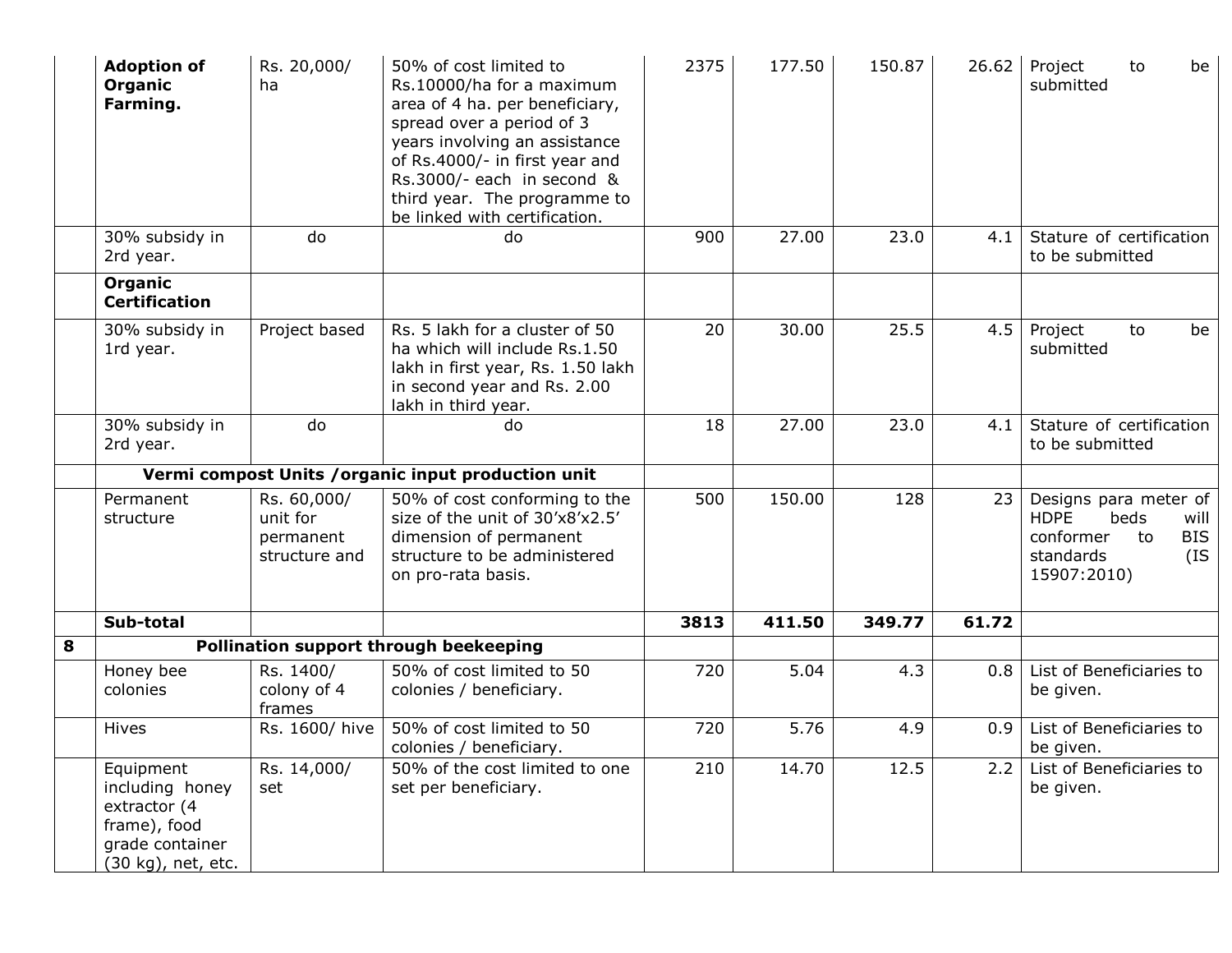|    | Sub-total                                                                                                                                            |                                                     |                                                                                          | 1650  | 25.50  | 21.7   | 3.8   |                                           |
|----|------------------------------------------------------------------------------------------------------------------------------------------------------|-----------------------------------------------------|------------------------------------------------------------------------------------------|-------|--------|--------|-------|-------------------------------------------|
| 9  |                                                                                                                                                      | <b>Horticulture Mechanization</b>                   |                                                                                          |       |        |        |       |                                           |
|    | Power operated<br>machines/tools<br>including Power<br>Saw and Plant<br>Protection<br>equipments etc.                                                | Rs.35,000/-<br>per set                              | 50% of cost limited to one set<br>per beneficiary.                                       | 100   | 17.50  | 14.9   | 2.6   | List of Beneficiaries to<br>be furnished. |
|    | Power machines<br>(20 HP & above<br>including<br>accessories<br>/equipments                                                                          | Rs. 3,00,000/-<br>per set                           | 50% of cost limited to one set<br>per beneficiary.                                       | 100   | 150.00 | 127.5  | 22.5  | List of Beneficiaries to<br>be furnished. |
|    | Power machines<br>(20 HP & above<br>including<br>accessories<br>/equipments                                                                          | Rs. 3,00,000/-<br>per set                           | 50% of cost limited to one set<br>per beneficiary.                                       | 500   | 750.00 | 638    | 113   | List of Beneficiaries to<br>be furnished. |
|    | Sub-total                                                                                                                                            |                                                     |                                                                                          | 700   | 917.50 | 779.9  | 25.1  |                                           |
|    | <b>Technology</b><br><b>Dissemination</b><br>through<br>demonstration/<br><b>Front Line</b><br><b>Demonstration</b><br>(FLD) Public<br><b>Sector</b> | Rs. 25.00 lakh                                      | 75 % of cost in farmers field<br>and 100% of cost in farms<br>belonging to Public Sector | 6     | 150.00 | 127.50 | 22.50 | Project<br>to<br>be<br>submitted          |
| 10 |                                                                                                                                                      |                                                     | <b>Human Resource Development (HRD)</b>                                                  |       |        |        |       |                                           |
|    | <b>Special Training</b><br>for PHM (one<br>days)                                                                                                     | Rs. 750/day<br>per farmer<br>excluding<br>transport | 100% of the cost.                                                                        | 19000 | 142.50 | 121.1  | 21.4  | Training Calendar to<br>be furnished      |
|    | <b>Training of</b><br>farmers                                                                                                                        |                                                     |                                                                                          |       |        |        |       |                                           |
|    | Within the<br>District (two<br>days)                                                                                                                 | Rs.400/day<br>per farmer<br>excluding<br>transport  | 100% of the cost.                                                                        | 4000  | 32.00  | 27.2   |       | 4.8 Training Calendar to<br>be furnished  |
|    | (ii) Within the<br>State                                                                                                                             | Rs. 750/day<br>per farmer<br>excluding              | 100% of the cost.                                                                        | 8693  | 325.99 | 277.09 | 48.9  | Training Calendar to<br>be furnished      |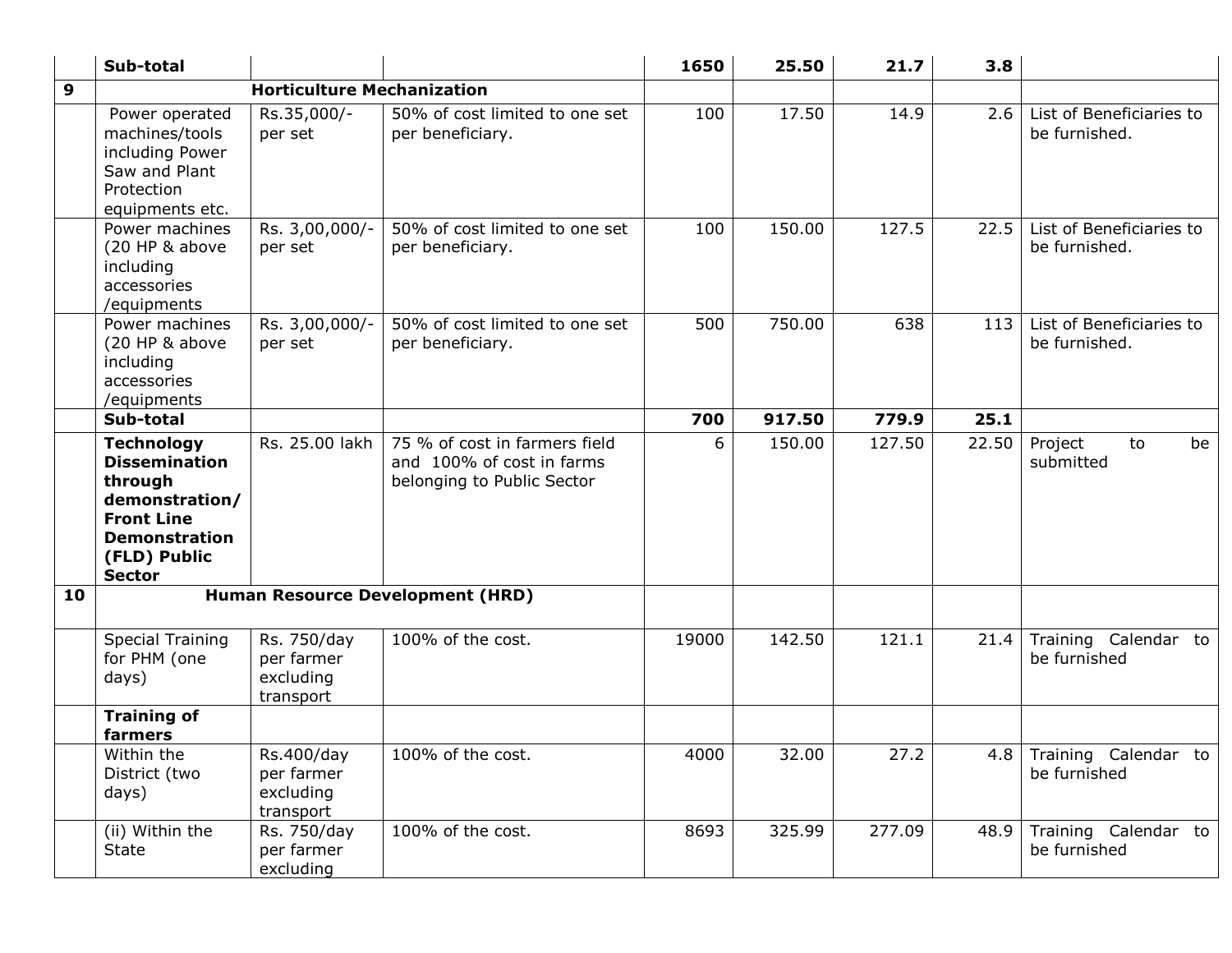|    |                                                                                              | transport                                                        |                                                               |       |        |                     |        |                                                                                                                                                                              |
|----|----------------------------------------------------------------------------------------------|------------------------------------------------------------------|---------------------------------------------------------------|-------|--------|---------------------|--------|------------------------------------------------------------------------------------------------------------------------------------------------------------------------------|
|    | (iii) Outside the<br><b>State</b>                                                            | Rs. 1000/ day<br>per farmer<br>excluding<br>transport            | 100% of the cost.                                             | 1500  | 105.00 | 89.25               | 15.75  | Training Calendar to<br>be furnished                                                                                                                                         |
|    | <b>Exposure visit</b><br>of farmers                                                          |                                                                  |                                                               |       |        |                     |        |                                                                                                                                                                              |
|    | Within the<br>District (one day)                                                             | Rs.250/day<br>per farmer<br>excluding<br>transport               | 100% of the cost.                                             | 3700  | 9.25   | 7.9                 | 1.4    | Training Calendar to<br>be furnished                                                                                                                                         |
|    | (ii) Within the<br><b>State</b>                                                              | Rs. 300/day<br>per farmer<br>excluding<br>transport              | 100% of the cost.                                             | 2650  | 47.70  | 40.55               | 7.16   | Training Calendar to<br>be furnished                                                                                                                                         |
|    | (iii) Outside the<br><b>State</b>                                                            | Rs. 600/day<br>per farmer<br>excluding<br>transport              | 100% of the cost.                                             | 1525  | 64.05  | $\overline{5}$ 4.44 | 9.61   | Training Calendar to<br>be furnished                                                                                                                                         |
|    |                                                                                              |                                                                  | Training / study tour of technical staff/ field functionaries |       |        |                     |        |                                                                                                                                                                              |
|    | (i) Within the<br><b>State</b>                                                               | Rs.200/day<br>per participant<br>plus TA/DA,<br>as admissible    | 100% of the cost.                                             | 80    | 3.64   | 3.09                | 0.55   | Training Calendar to<br>be furnished                                                                                                                                         |
|    | Study tour to<br>progressive<br>States (group of<br>minimum 5<br>participants)<br>for 5 days | Rs.650.00/day<br>per participant<br>plus TA/DA,<br>as admissible | 100% of the cost.                                             | 35    | 1.59   | 1.4                 | 0.2    | Training Calendar to<br>be furnished                                                                                                                                         |
|    | Sub-total                                                                                    |                                                                  |                                                               | 41183 | 731.72 | 621.96              | 109.76 |                                                                                                                                                                              |
| 11 | <b>INTEGRATED POST HARVEST MANAGEMENT</b>                                                    |                                                                  |                                                               |       |        | 0.0                 |        |                                                                                                                                                                              |
|    | Pack house /<br>On farm<br>collection &<br>storage unit                                      | Rs. 3.00 Lakh/<br>per unit with<br>size of 9Mx6M                 | 50% of the capital cost.                                      | 460   | 690.00 | 586.50              | 103.50 | <b>SLEC</b><br>Minutes<br>of<br>meeting<br>to<br>be<br>submitted along<br>with<br>details<br>of<br>beneficiaries, location,<br>to<br>facilitate<br>etc.<br>release of funds. |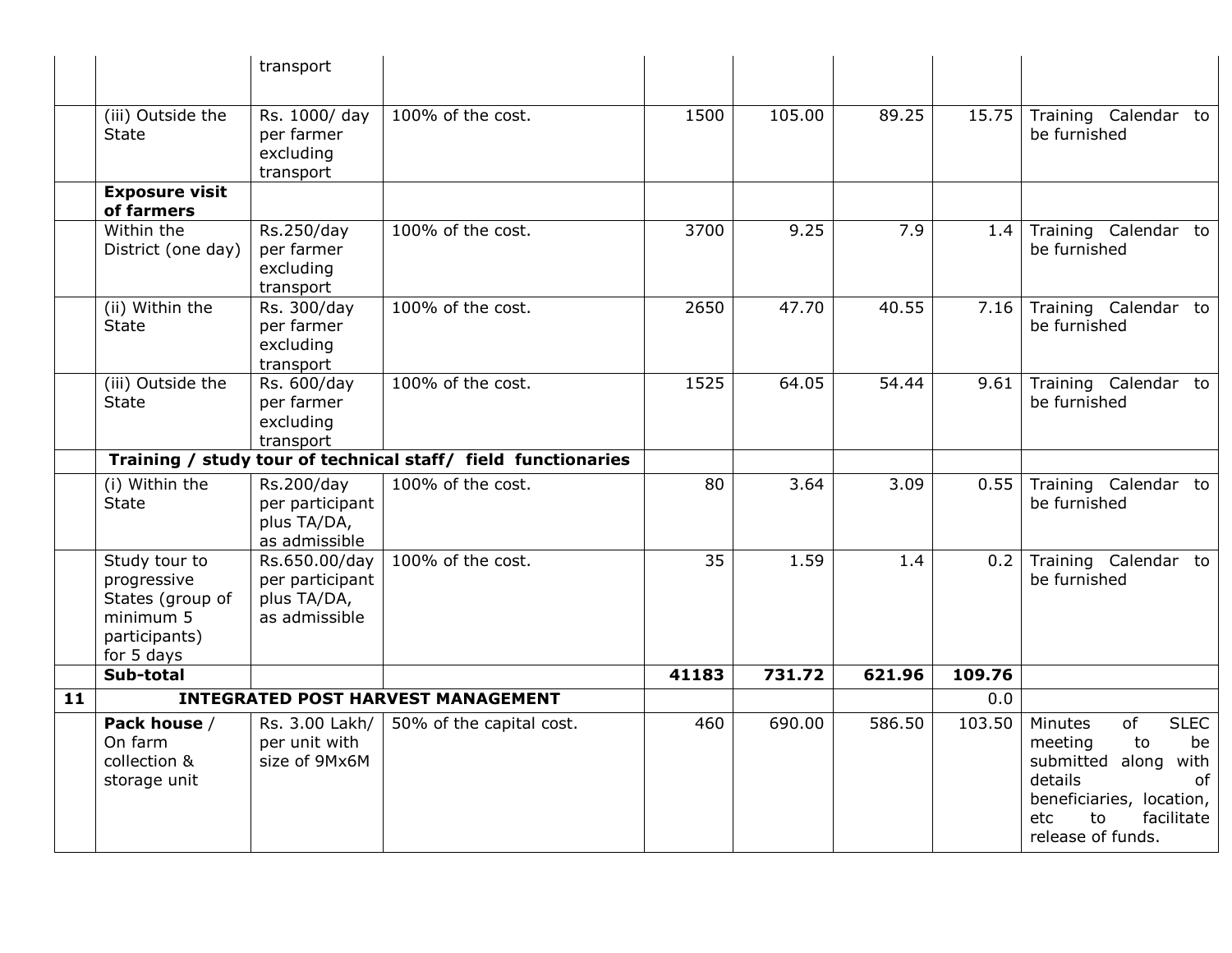| Cold storage<br>units<br>(Construction /<br>expansion /<br>Modernization)                                                           | Rs. 6000/MT<br>for 5000 MT<br>capacity | Credit linked back-ended<br>subsidy @ 40% of the capital<br>cost of project in general areas<br>and 55% in case of Hilly &<br>Scheduled areas in respect of<br>only those units which adopt<br>new technologies and include<br>insulation, humidity control<br>and fin coil cooling system. | $\mathbf{1}$ | 120.00         | 102.00         | 18.00          | Project<br>submitted                                                                                           | to       | be                                            |
|-------------------------------------------------------------------------------------------------------------------------------------|----------------------------------------|---------------------------------------------------------------------------------------------------------------------------------------------------------------------------------------------------------------------------------------------------------------------------------------------|--------------|----------------|----------------|----------------|----------------------------------------------------------------------------------------------------------------|----------|-----------------------------------------------|
| Cold storage<br>units<br>(Construction<br>/expansion /<br>Modernization)<br>project in case<br>Hilly &<br><b>Scheduled</b><br>areas | $-$ do-                                | $-$ do-                                                                                                                                                                                                                                                                                     | $\Omega$     | $\overline{0}$ | $\overline{0}$ | $\overline{0}$ | Project<br>submitted                                                                                           | to       | be                                            |
|                                                                                                                                     | <b>Processing units -</b>              |                                                                                                                                                                                                                                                                                             |              |                |                |                |                                                                                                                |          |                                               |
| Tomato<br>processing unit                                                                                                           | Rs. 20.00<br>lakh/unit.                | credit linked back-ended<br>subsidy @40%.                                                                                                                                                                                                                                                   | $\mathbf{1}$ | 8.00           | 6.80           | 1.20           | Project<br>submitted                                                                                           | to       | be                                            |
|                                                                                                                                     | <b>Ripening chamber</b>                |                                                                                                                                                                                                                                                                                             |              |                |                |                |                                                                                                                |          |                                               |
| Credit linked<br>back-ended<br>project in<br>general areas                                                                          | Rs. 6000/MT<br>for 5000 MT<br>capacity | $-do-$                                                                                                                                                                                                                                                                                      |              |                |                |                | Project<br>submitted                                                                                           | to       | be                                            |
| Evaporative /<br>low energy<br>cool chamber<br>(8 <sub>MT</sub> )                                                                   | Rs.4.00 lakh<br>/unit                  | 50% of the total cost.                                                                                                                                                                                                                                                                      | 637          | 1274.00        | 1082.90        | 191.10         | Minutes<br>meeting<br>submitted along<br>details<br>beneficiaries, location,<br>etc<br>to<br>release of funds. | of<br>to | <b>SLEC</b><br>be<br>with<br>of<br>facilitate |
|                                                                                                                                     |                                        | 10. Preservation unit (low cost)                                                                                                                                                                                                                                                            |              |                |                |                |                                                                                                                |          |                                               |
| new unit                                                                                                                            | Rs.2.00 lakh<br>/unit for new<br>unit. | 50% of the total cost.                                                                                                                                                                                                                                                                      | 240          | 240.00         | 204.00         | 36.00          | Project<br>submitted                                                                                           | to       | be                                            |
| Low cost onion<br>storage structure<br>$(25$ MT $)$                                                                                 | Rs.1.00 lakh<br>per unit               | 50% of the total cost.                                                                                                                                                                                                                                                                      | 50           | 25.00          | 21.25          | 3.75           | Project<br>submitted                                                                                           | to       | be                                            |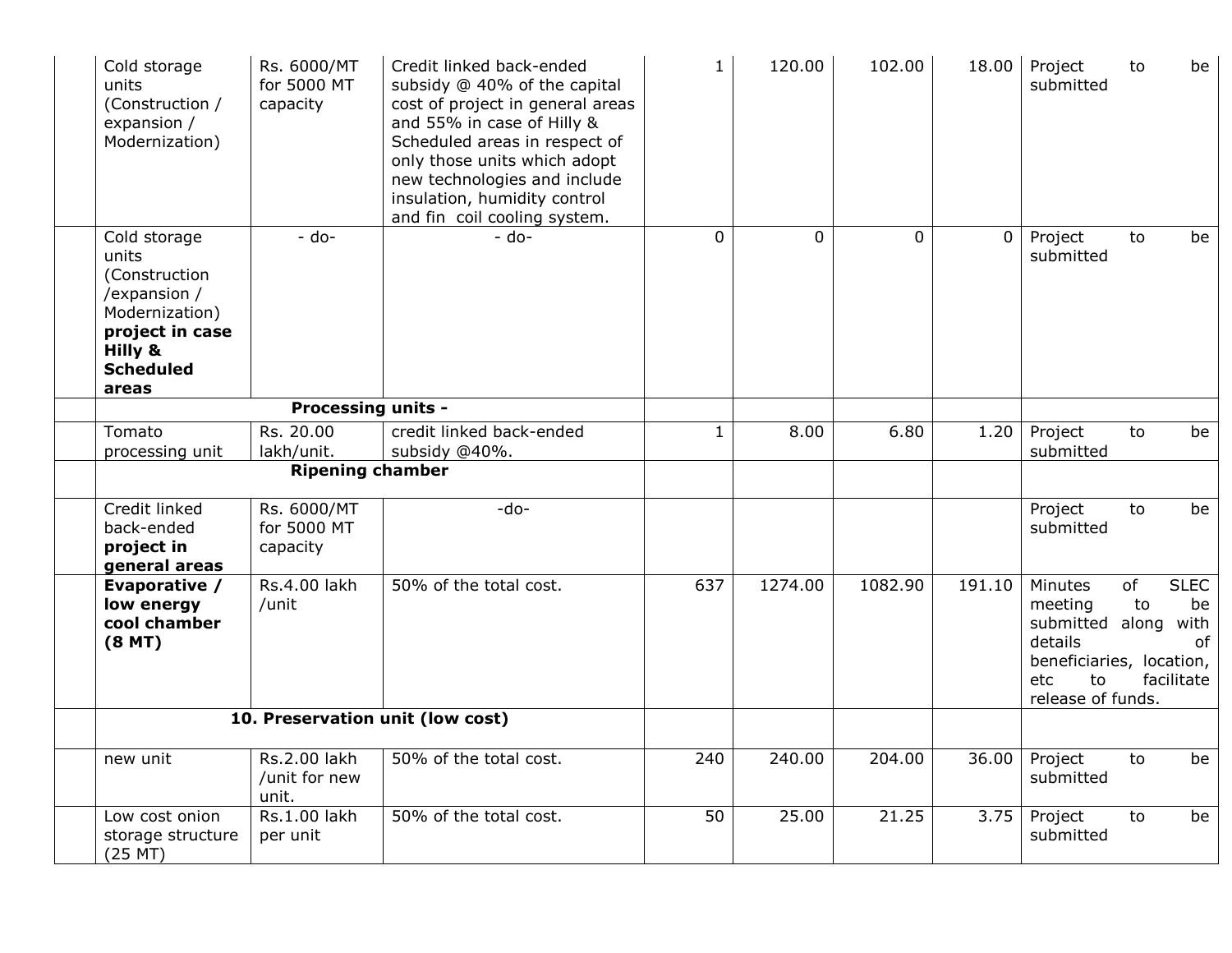|    | Pusa Zero energy<br>cool chamber<br>(100 kg)                                                                  | Rs. 4000 per<br>unit             | 50% of the total cost.                                                                                                                                                                | 4000 | 80.00   | 68.00   | 12.00  | Project<br>submitted                                                                                           | to       | be                                            |
|----|---------------------------------------------------------------------------------------------------------------|----------------------------------|---------------------------------------------------------------------------------------------------------------------------------------------------------------------------------------|------|---------|---------|--------|----------------------------------------------------------------------------------------------------------------|----------|-----------------------------------------------|
|    | Sub-total                                                                                                     |                                  |                                                                                                                                                                                       | 5389 | 2437.00 | 2071.45 | 365.55 |                                                                                                                |          |                                               |
| 12 | <b>ESTABLISHMENT OF MARKETING INFRASTRUCTURE FOR</b><br><b>HORTICULTURAL PRODUCE</b>                          |                                  |                                                                                                                                                                                       |      |         |         |        |                                                                                                                |          |                                               |
|    | Terminal<br>markets                                                                                           | Rs.150.00<br>crore/project       | 25% to 40% (limited to<br>Rs.50.00 crore) as Public-<br>Private Partnership mode<br>through competitive bidding,<br>in accordance with operational<br>guidelines issued separately.   |      |         |         |        | Project<br>submitted                                                                                           | to       | be                                            |
|    | Rural Markets/<br>Apni<br>mandies/Direct<br>markets                                                           | Rs. 20 lakh/<br>unit             | Credit linked back-ended<br>subsidy @ 40% of the capital<br>cost of project in general areas<br>and 55% in case of Hilly &<br>Scheduled areas for individual<br>entrepreneurs.        |      |         |         |        | Project<br>submitted                                                                                           | to       | be                                            |
|    | Retail Markets/<br>outlets<br>(environmentally<br>controlled)                                                 | Rs. 10.00 lakh<br>/unit          | Credit linked back-ended<br>subsidy @ 40% of the capital<br>cost of project in general areas<br>and 55% in case of Hilly &<br><b>Scheduled areas for</b><br>individual entrepreneurs. |      |         |         |        | Project<br>submitted                                                                                           | to       | be                                            |
|    | Market<br>extension,<br>quality<br>awareness &<br>market led<br>extension<br>activities for<br>fresh products | Rs. 3.00 lakh<br>per event.      | 100% assistance to State<br>Government /SHM/Public<br>Sector Agencies.                                                                                                                | 3    | 9.00    | 7.7     | 1.4    | Minutes<br>meeting<br>submitted along<br>details<br>beneficiaries, location,<br>etc<br>to<br>release of funds. | of<br>to | <b>SLEC</b><br>be<br>with<br>of<br>facilitate |
|    | Sub-total                                                                                                     |                                  |                                                                                                                                                                                       | 3    | 9.00    | 7.7     | 1.4    |                                                                                                                |          |                                               |
|    | <b>Special Interventions</b>                                                                                  |                                  |                                                                                                                                                                                       |      |         |         |        |                                                                                                                |          |                                               |
|    | Tackling of<br>emergent<br>/unforeseen<br>requirements of<br><b>SHMs</b>                                      | Rs. 10.00 lakh  <br>per project. | 50% of cost based on project<br>proposal.                                                                                                                                             | 4    | 20.00   | 17.0    | 3.0    |                                                                                                                |          |                                               |
| 13 |                                                                                                               | <b>Mission Management</b>        |                                                                                                                                                                                       |      |         |         |        |                                                                                                                |          |                                               |
|    | <b>State Level</b>                                                                                            |                                  |                                                                                                                                                                                       |      |         |         |        |                                                                                                                |          |                                               |